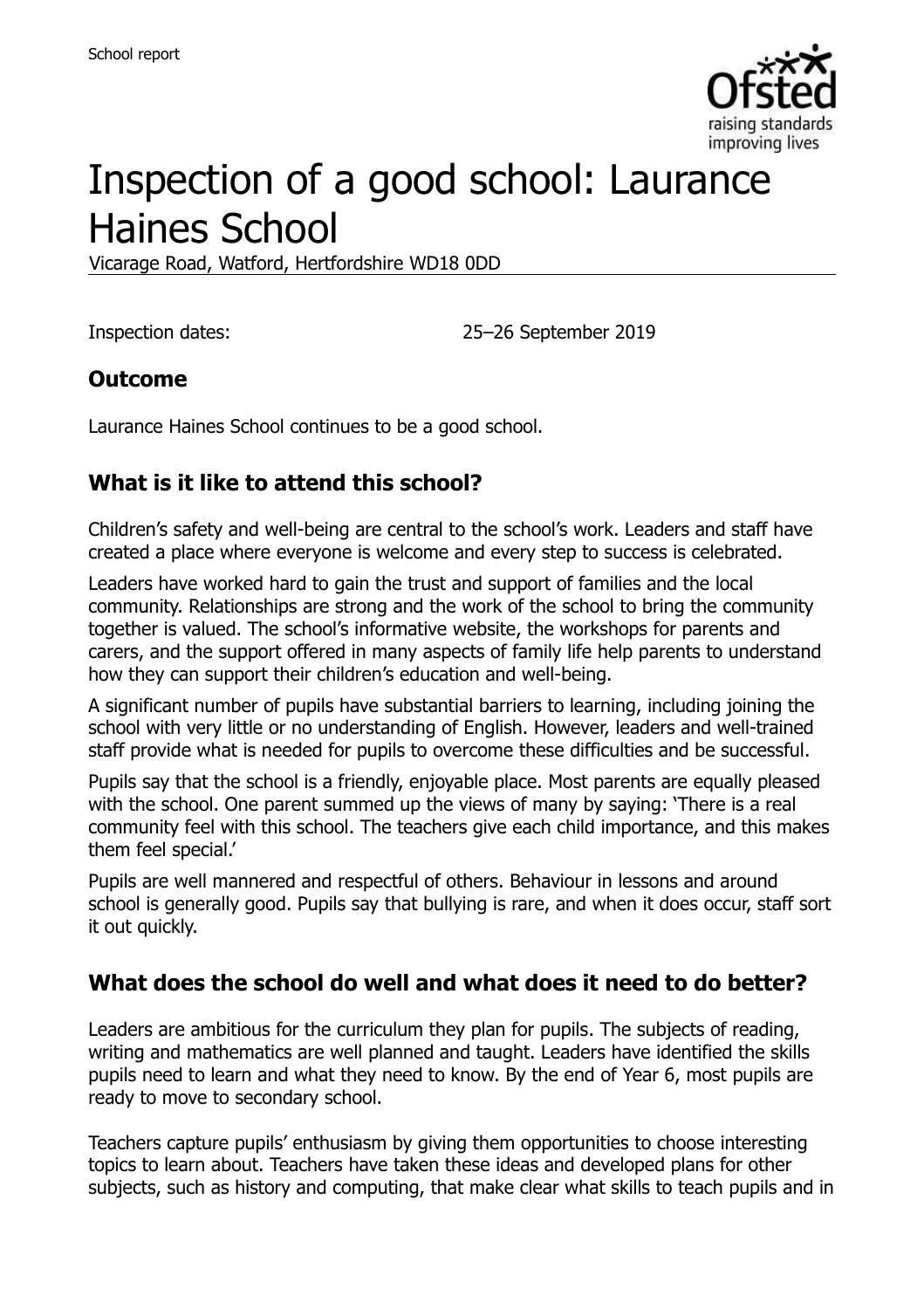

what order. However, leaders are still developing the sequence of knowledge pupils need to know and remember so they can understand new ideas. In some lessons, teachers do not remind pupils what they already know to help them access new learning. Leaders are developing assessment systems to make sure teachers check what pupils know now and what they need to know next.

Well-trained staff enable pupils to learn phonic skills well. Pupils understand the importance of learning to read. One pupil commented: 'Reading helps you to learn about so many different subjects.' Once pupils have mastered basic reading skills, they are encouraged to read widely, including more challenging books.

Most pupils are attentive, cooperative and eager to learn. Staff are skilled at supporting the few pupils who find it hard to stay on task so that they get back to their learning quickly. The curriculum is enriched by well-considered trips and experiences such as visiting RAF Hendon and Watford Museum. In this diverse community, pupils celebrate difference and show respect for one another.

Pupils like the school's 'calm start' at the beginning of the day which helps them to 'settle in and be ready to learn'. Older pupils take on roles such as those of play leader and peer mediator, which make them 'more responsible and keep the school happy and safe.' Pupils' work as eco-warriors in school and in the local community is taken seriously. Leaders invite the local community to nominate pupils who have behaved well outside school. This recognition is shared and celebrated with parents.

Pupils with special educational needs and/or disabilities (SEND) are supported effectively. Staff work with them and their families to ensure they develop the essential skills needed to engage fully in school life.

Children join the Nursery and Reception classes with abilities that are often below those typical for their age. Many need support with their speech, language and communication, and some are new to speaking English. Along with the strong teaching of phonics in Reception, children's speaking, reading and writing skills are developed effectively. Staff also pay careful attention to children's well-being. Children settle quickly and grow in confidence and security. They behave well, follow routines and treat staff and each other with courtesy and respect. All welfare requirements are met.

Leaders have created a happy and united school community. Staff believe that leaders support their well-being. They appreciate that leaders manage staff workload effectively. There is a strong sense of teamwork and cooperation throughout the school.

Governance is effective. Governors have a clear view of the school's vision that they expect leaders to uphold. The trust provides regular and effective support for leaders and governors. The school works well with other schools in the trust to support staff professional development and share good practice.

#### **Safeguarding**

The arrangements for safeguarding are effective.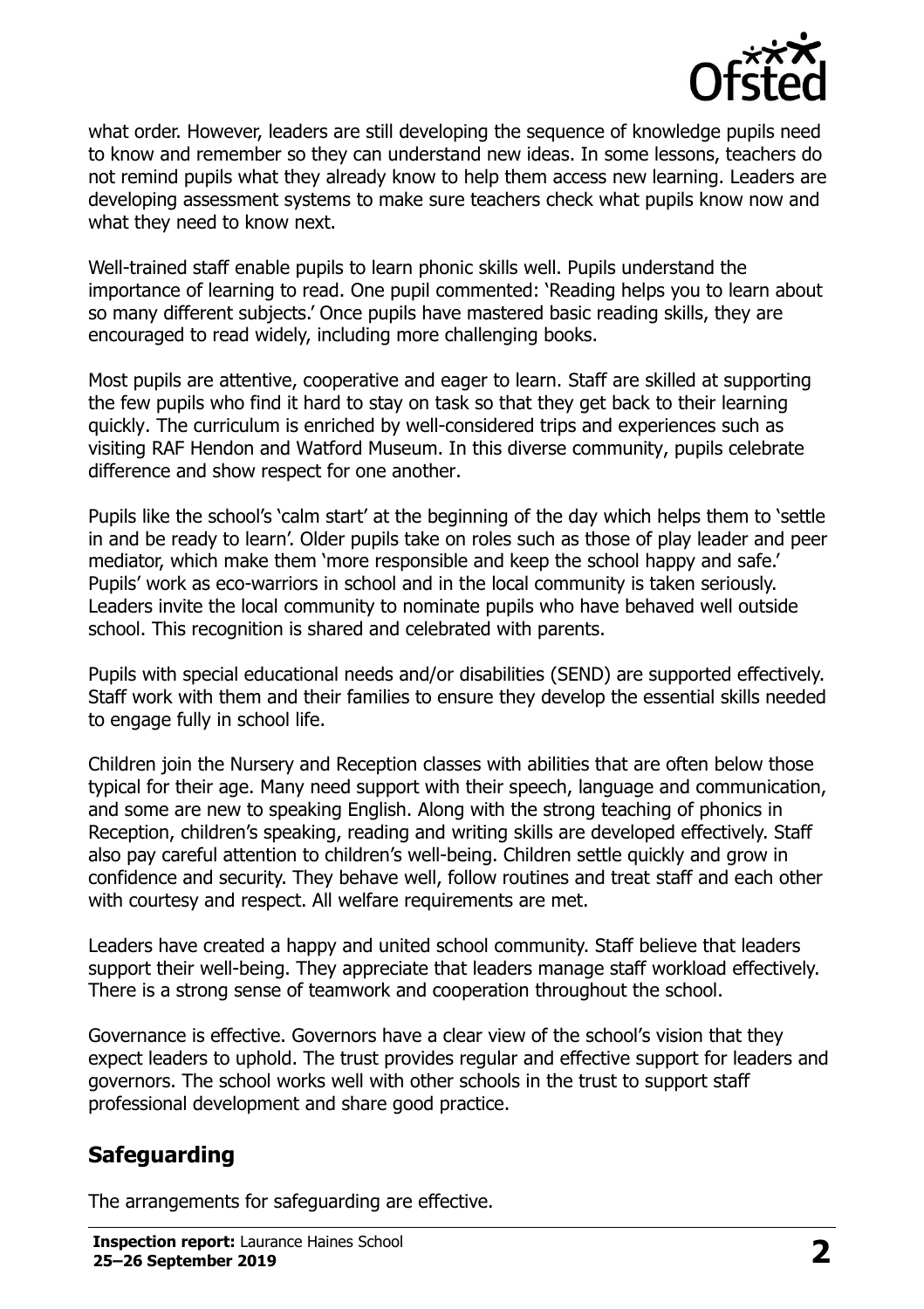

All procedures and policies are in place to ensure that safeguarding is a strength across the school. Rigorous checks are carried out on adults before they can start working or volunteering at the school.

Staff receive regular training and have a shared understanding that the safeguarding of pupils is everyone's responsibility. Leaders, including the highly skilled pastoral team, work closely with outside agencies such as children's services and the police. This provides deeper layers of support to the most vulnerable pupils and families.

#### **What does the school need to do to improve?**

# **(Information for the school and appropriate authority)**

- The school's curriculum is not yet sufficiently well planned and sequenced in all subjects. However, it is clear that leaders are in the process of putting this in place. Leaders are moving forward with clear actions to develop curriculum plans further in subjects other than English and mathematics.
- Leaders and teachers are identifying the sequence of knowledge in subjects other than English and mathematics so that there are better connections between pupils' previous learning and new learning. This is supporting teachers to prompt pupils to remember important knowledge and recall this so that pupils can learn new ideas successfully.
- Leaders are improving their assessment systems across all subjects to enable teachers to routinely check that pupils are knowing more and remembering more.

# **Background**

When we have judged a school to be good we will then normally go into the school about once every four years to confirm that the school remains good. This is called a section 8 inspection of a good school or non-exempt outstanding school. We do not give graded judgements on a section 8 inspection. However, if we find some evidence that the school could now be better than good or that standards may be declining, then the next inspection will be a section 5 inspection. Usually this is within one to two years of the date of the section 8 inspection. If we have serious concerns about safeguarding, behaviour or the quality of education, we will convert the section 8 inspection to a section 5 inspection immediately.

This is the first section 8 inspection since we judged the predecessor school, Laurance Haines School, to be good on 11–12 November 2014.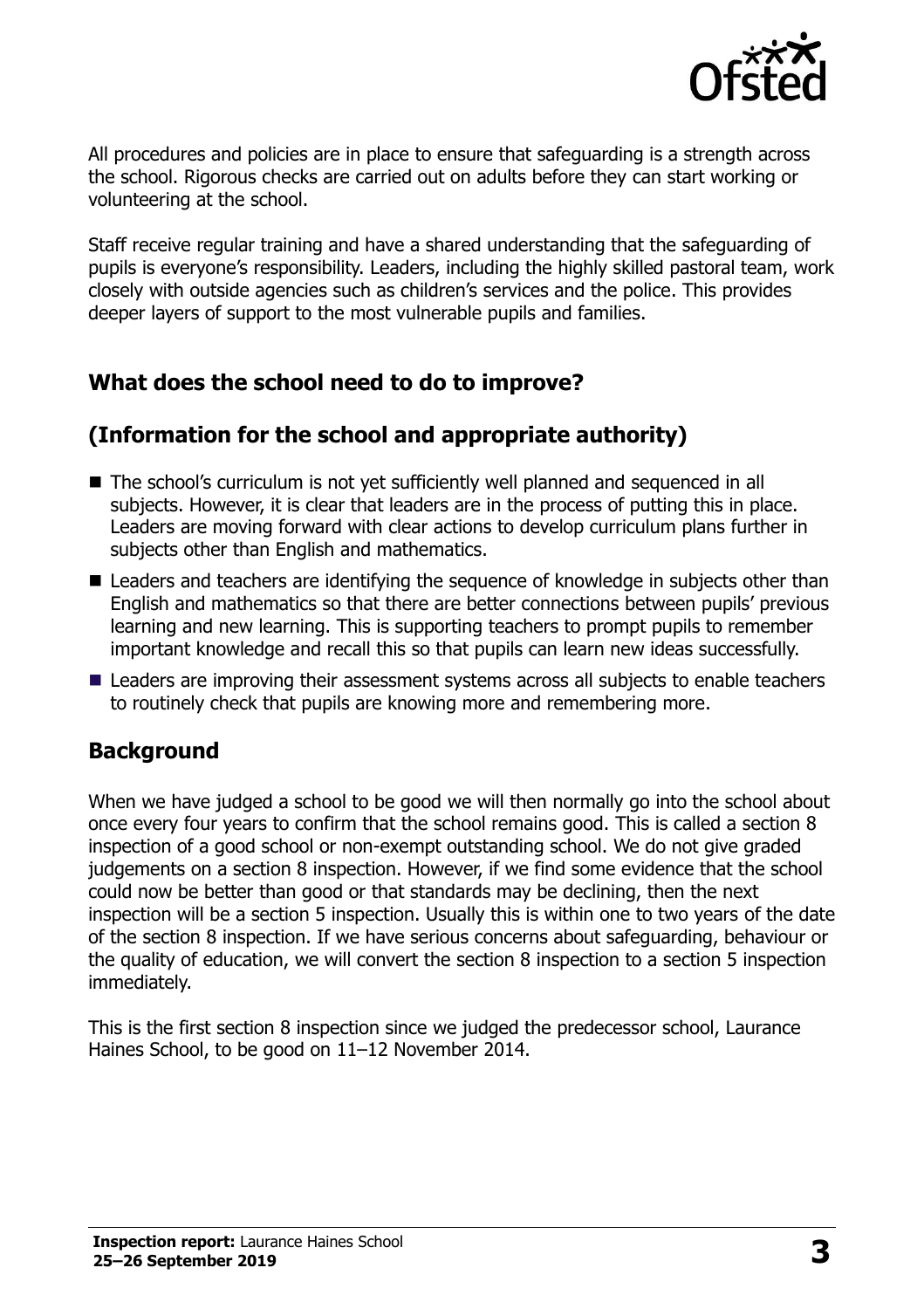

#### **How can I feed back my views?**

You can use [Ofsted Parent View](https://parentview.ofsted.gov.uk/) to give Ofsted your opinion on your child's school, or to find out what other parents and carers think. We use Ofsted Parent View information when deciding which schools to inspect, when to inspect them and as part of their inspection.

The Department for Education has further [guidance](http://www.gov.uk/complain-about-school) on how to complain about a school.

If you are not happy with the inspection or the report, you can [complain to Ofsted.](https://www.gov.uk/complain-ofsted-report)

#### **Further information**

You can search for [published performance information](http://www.compare-school-performance.service.gov.uk/) about the school.

In the report, '[disadvantaged pupils](http://www.gov.uk/guidance/pupil-premium-information-for-schools-and-alternative-provision-settings)' refers to those pupils who attract government pupil premium funding: pupils claiming free school meals at any point in the last six years and pupils in care or who left care through adoption or another formal route.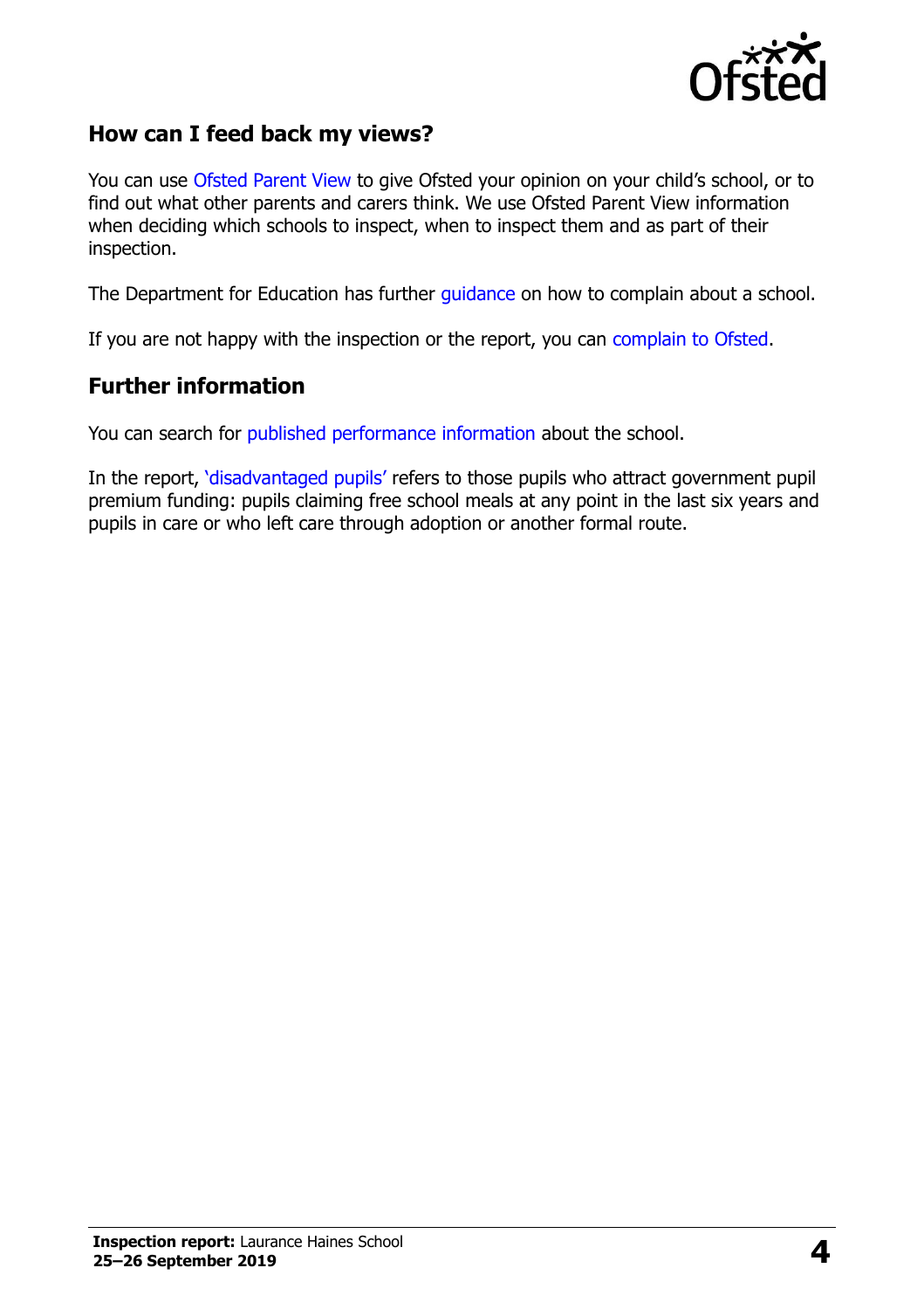

### **School details**

| Unique reference number             | 143603                   |
|-------------------------------------|--------------------------|
| <b>Local authority</b>              | Hertfordshire            |
| <b>Inspection number</b>            | 10110252                 |
| <b>Type of school</b>               | Primary                  |
| <b>School category</b>              | Academy converter        |
| Age range of pupils                 | 3 to 11                  |
| <b>Gender of pupils</b>             | Mixed                    |
| Number of pupils on the school roll | 452                      |
| <b>Appropriate authority</b>        | Board of trustees        |
| <b>Chair of trust</b>               | Liz Leeman               |
| <b>Headteacher</b>                  | Sebastian Gray           |
| Website                             | www.lhaines.herts.sch.uk |
| Date of previous inspection         | Not previously inspected |

# **Information about this school**

- The school is larger than the average-sized primary school. In November 2016, the school converted to academy status and became part of the Inclusive Multi Academy Trust. The trust delegates aspects of governance to the local governing committee. The board of trustees is the accountable body.
- The proportion of pupils from minority ethnic backgrounds is well above the national average, as is the proportion of pupils whose first language is not English. Many of them are at an early stage of speaking English or speak no English at all when they join the school.

# **Information about this inspection**

■ As part of this inspection, the inspector held meetings with the headteacher, the assistant headteacher, some phase leaders, the special educational needs coordinator, the school business officer, a group of teaching assistants and a group of newly qualified teachers to discuss the impact of the support they receive from leaders and members of staff. The inspector also met with the chief executive officer, held a telephone conversation with a member of the trust, and met with members of the local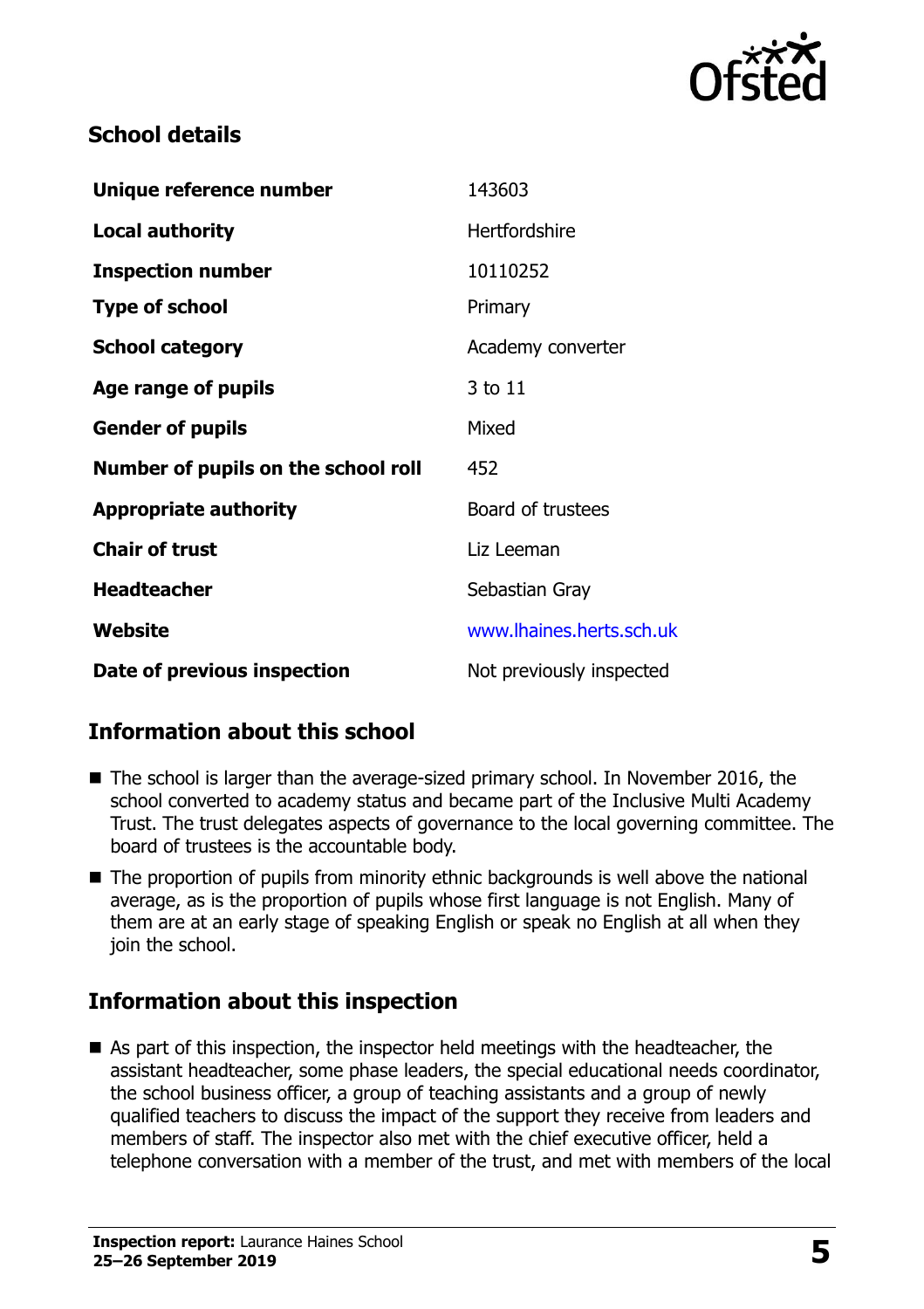

governing committee. Additionally, the inspector met with a local authority adviser to discuss their work with the school.

- The subjects of reading, history, computing and music were considered as part of this inspection. The inspector spoke with curriculum leaders, visited lessons, looked at a range of pupils' work, and met with teachers and pupils. The inspector also heard some pupils read and talked to them about their reading habits.
- The inspector spoke to pupils informally in class and around the school at breaktimes to seek their views about the school.
- To evaluate the effectiveness of safeguarding, the inspector scrutinised school policies, procedures and recruitment records. Meetings were held with some of the designated safeguarding leaders and the pastoral team to review examples of actions taken to keep pupils safe. The inspector also checked staff's knowledge of how to keep pupils safe from harm.
- The school's website was scrutinised, along with a range of school documents including: the school's own self-evaluation; improvement plans; and records about behaviour, safeguarding children and attendance.
- The inspector considered the 57 responses made by parents to Parent View, Ofsted's online questionnaire and the 57 responses to Ofsted's free-text system. The inspector also spoke to some parents at the start of the school day. There were no responses to Ofsted's online staff and pupil questionnaires.
- The transition arrangements for the quality of education apply to this inspection.

#### **Inspection team**

Fiona Webb, lead inspector **Her Majesty's Inspector**